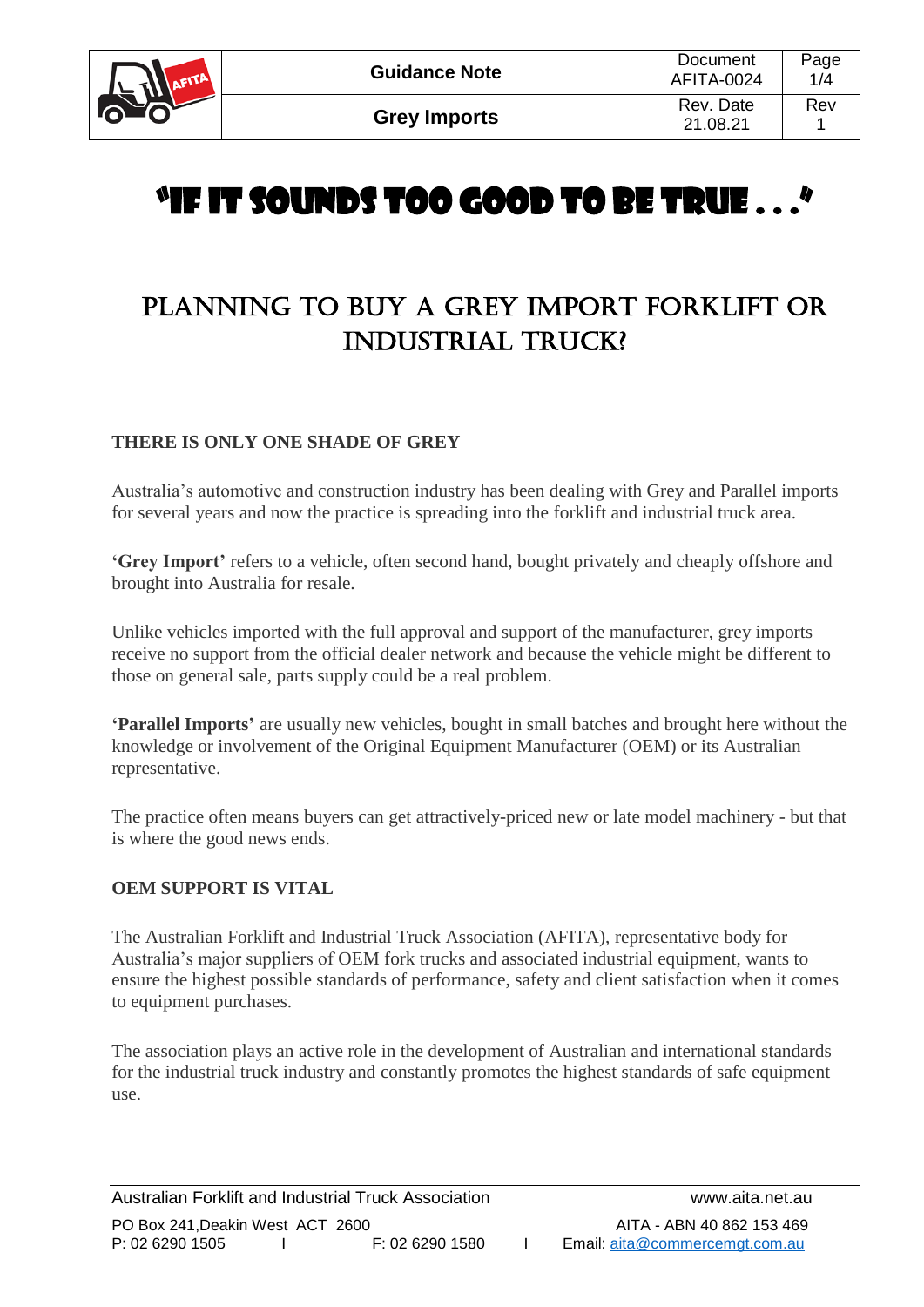

Manufacturers represented by the AFITA work with Federal and State government departments to ensure all forklifts and industrial trucks sold by them in Australia meet full statutory compliance for use here.

In other words, importers and retailers alike guarantee that every industrial truck, forklift, reach truck, turret truck and stock picker sold in Australia meets legal, safety and operational requirements – very important when it is understood that the operating and safety requirements of some equipment is unique to Australia.

It also means that equipment operating instructions, manuals and log books are not only printed in English but equipment-specific, rather than brand-generic.

# **WARRANTIES**

Most importantly, it means that warranties are not only fully supported by reputable companies but enforceable under Australian law, which may not be the case with grey or parallel imports.

Any equipment bought from a non-OEM retailer is most likely not covered by manufacturer warranties and support, may not have local parts availability, might be costly to repair when it breaks down – or may not be repairable at all - and is unlikely to be subject to vital recall notices and warranty support.

Remember, grey or parallel imports are unlikely to meet Australian Standards and because the equipment does not come with full OEM compliance, its resale value is likely to be anything but satisfying.

# **THINGS YOU NEED TO CHECK**

- Australian Standards compliance
- Required Australian market safety equipment/features
- English language operators manual, log book and safety decals
- Valid Australian warranty (either manufacturer or dealer)
- Spare parts availability

# **AND REMEMBER . . . . .**

If the deal sounds too good to be true then it probably is.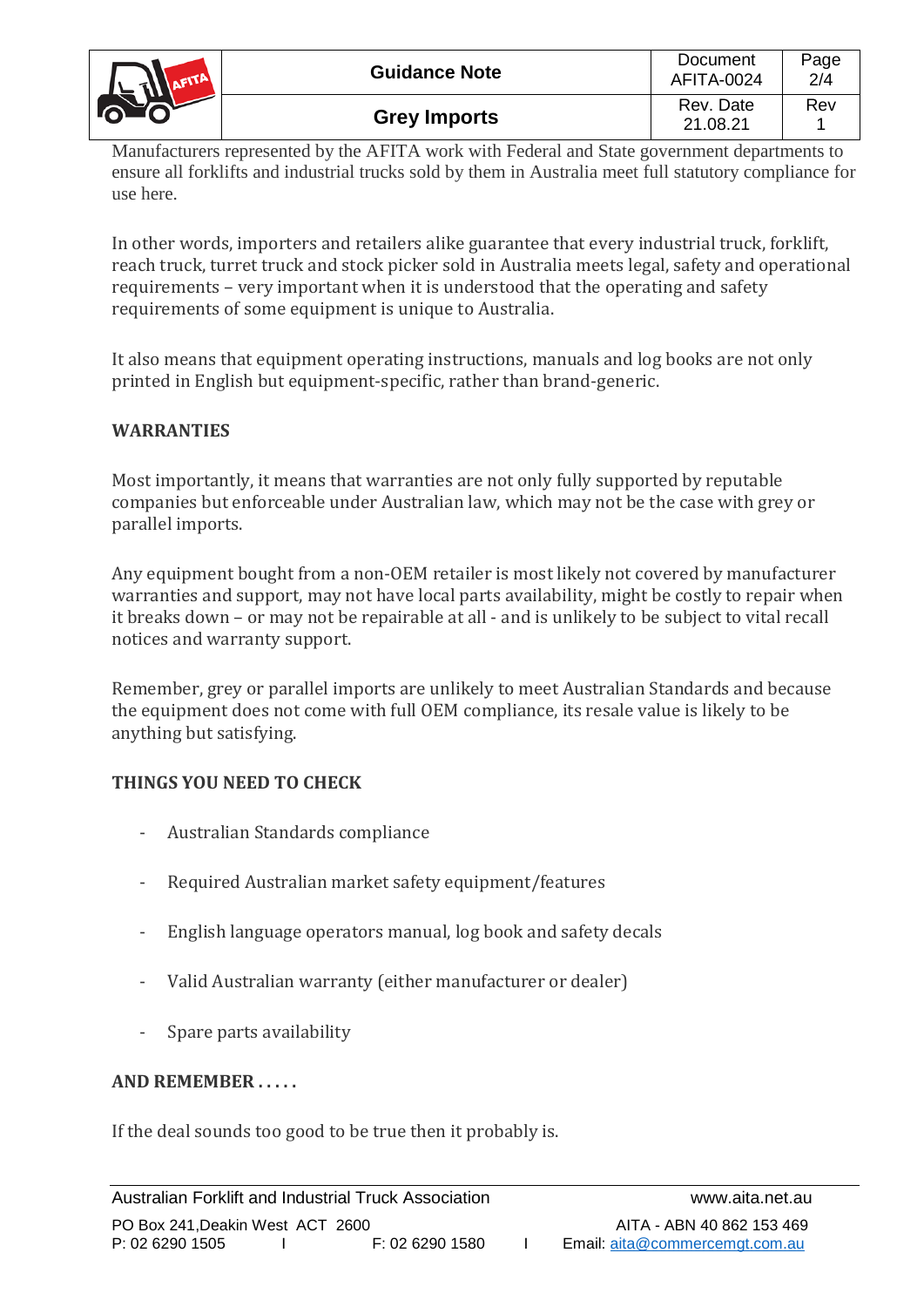

# 10 QUESTIONs YOU NEED TO ASK BEFORE BUYING A 'GREY' FORKLIFT OR REACH TRUCK

#### **1: Is the equipment design compliant and does it meet the applicable local Australia Standards, particularly AS2359 series (Design and Manufacture), AS4983 (Gas installations) and AS2359.2 (Safe Use and Maintenance)?**

National compliance is a must for safe operations.

#### **2: Does the equipment have Australian-compliant manuals and service books written in English?**

If you cannot read the manuals how will you know how to operate the equipment properly?

### **3: Are safety or recall notifications or factory upgrade/improvement bulletins issued for grey or parallel import equipment sold independently of OEMs and their agents?**

Generally no, and insurance may not be valid in an accident or incident if such notices are not received.

#### **4: Is there any kind of warranty with the equipment and will the local manufacturers' agents honour it if they did not import it, pre-deliver it and maintain it?**

Be aware that claims made by non-OEM suppliers regarding warranty coverage, particularly on equipment not sold by OEM dealers in Australia, may not be honoured when put to the test and also that OEM warranties rarely apply to grey or parallel imports.

# **5: Are spare parts readily available from the manufacturer, agent or dealership?**

Equipment sold by OEMs for use in Australia may have unique features or technical specifications, meaning agents and/or dealers might not be able to supply parts for grey/parallel imports.

#### **6: Is there any OEM liability if a piece of equipment involved in an accident was not imported by them or maintained by their agent or dealership?**

A non-OEM-appointed seller can be viewed as the importer and is required to carry the responsibilities of the manufacturer. Buyers need to ask themselves if the supplier of a grey or parallel import can meet the necessary criteria.